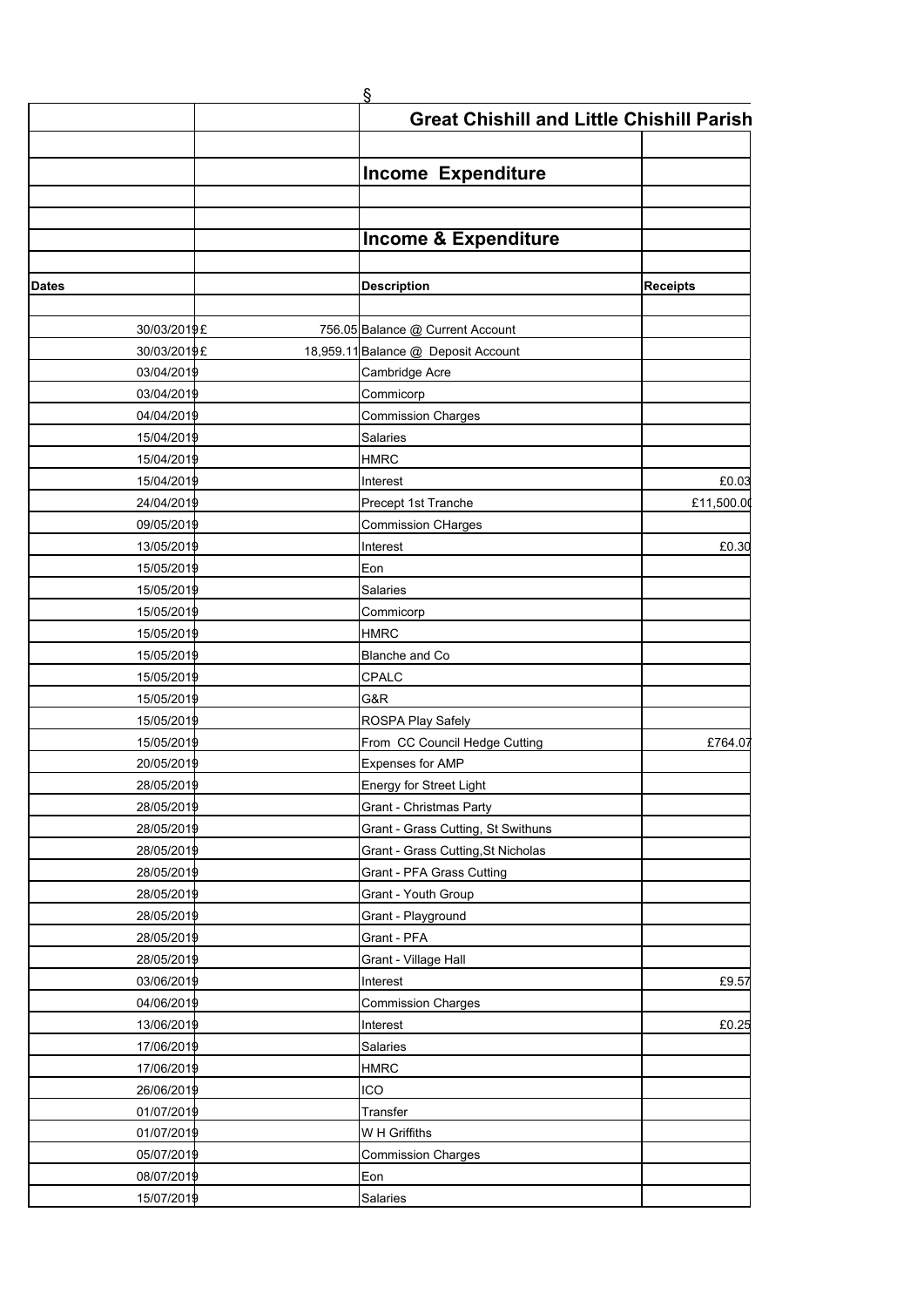| 15/07/2019 | <b>HMRC</b>                             |           |
|------------|-----------------------------------------|-----------|
| 15/07/2019 | G&R                                     |           |
| 30/07/2019 | Interest                                | £0.07     |
| 05/08/2019 | Commission Charges                      |           |
| 13/08/2019 | Interest                                | £0.05     |
| 13/08/2019 | <b>Salaries</b>                         |           |
| 13/08/2019 | <b>HMRC</b>                             |           |
| 13/08/2019 | Plumbridge - newsletter                 |           |
| 19/08/2019 | Website                                 |           |
| 19/08/2019 | Internet Subs                           | £36.62    |
| 02/09/2019 | Interest                                | £7.38     |
| 04/09/2019 | <b>VAT Reclaim</b>                      | £934.52   |
| 05/09/2019 | <b>Commission Charges</b>               |           |
| 13/09/2019 | Interest                                | £0.04     |
| 16/09/2019 | <b>Salaries</b>                         |           |
| 16/09/2019 | Commicorp                               |           |
| 16/09/2019 | <b>HMRC</b>                             |           |
| 16/09/2019 | Chairmans Expenses Planning Application |           |
| 16/09/2019 | G&R                                     |           |
| 16/09/2019 | <b>Transfer from Deposit</b>            |           |
| 20/09/2019 | Precept 2nd Tranche                     | £11,500.0 |
| 26/09/2019 | <b>Transfer to Deposit</b>              |           |
| 26/09/2019 | Came and Company Insurance              |           |
| 07/10/2019 | <b>Commission Charges</b>               |           |
| 14/10/2019 | Salaries                                |           |
| 14/10/2019 | Eon                                     |           |
| 14/10/2019 | Simon Dring Planning Expenses           |           |
| 14/10/2019 | <b>HMRC</b>                             |           |
| 14/10/2019 | G&R                                     |           |
| 14/10/2019 | Interest                                | £0.18     |
| 04/11/2019 | <b>Commission Charges</b>               |           |
| 05/11/2019 | Clerks Expense (Wreath)                 |           |
| 13/11/2019 | Interest                                | £0.07     |
| 18/11/2019 | Salaries                                |           |
| 18/11/2019 | Plumbridge - newsletter                 |           |
| 18/11/2019 | <b>HMRC</b>                             |           |
| 02/12/2019 | Chishall Charity Cash                   |           |
| 02/12/2019 | Eon Street Light                        |           |
| 02/12/2019 | Cambridge Acre                          |           |
| 02/12/2019 | Interest                                | £9.33     |
| 05/12/2019 | <b>Commission Charges</b>               |           |
| 13/12/2019 | Salaries                                |           |
| 13/12/2019 | Energy for Street Light                 |           |
| 13/12/2019 | <b>HMRC</b>                             |           |
| 13/12/2019 | M G Recyling (skip hire)                |           |
| 13/12/2019 | Interest                                | £0.05     |
| 09/01/2020 | <b>Commission Charges</b>               |           |
| 13/01/2020 | Interest                                | £0.01     |
| 16/01/2020 | Salaries                                |           |
| 16/01/2020 | <b>Transfer from Deposit</b>            |           |
| 16/01/2020 | Eon                                     |           |
| 16/01/2020 | Eon                                     |           |
|            |                                         |           |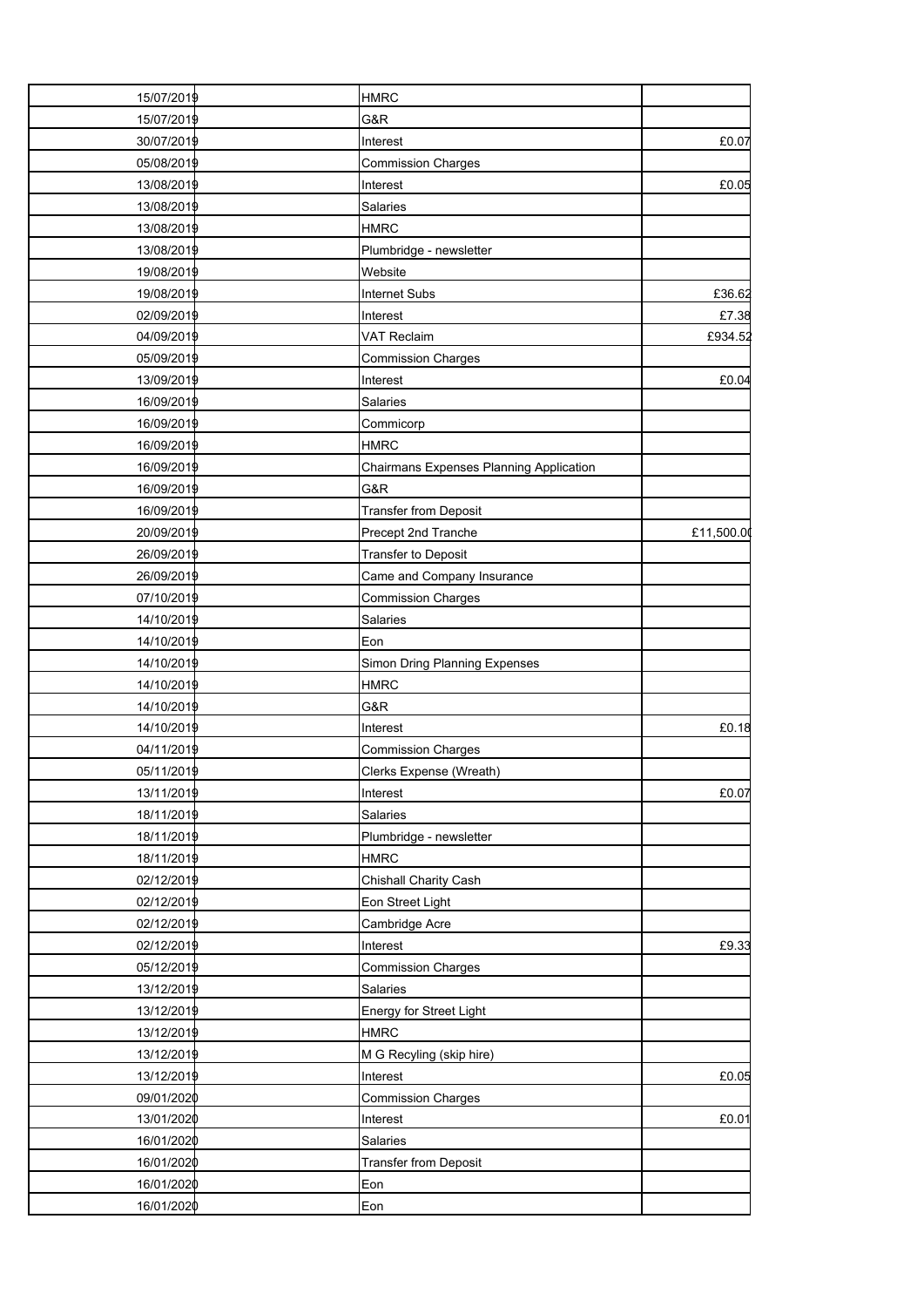| 16/01/2020 | <b>HMRC</b>                              |                        |
|------------|------------------------------------------|------------------------|
| 16/01/2020 | Expenses to L Crawley for Seniors Tea    |                        |
| 20/01/2020 | Expenses to Clerk for Christmas Tree     |                        |
| 20/01/2020 | Payment to R Dibblee for Skip extra cost |                        |
| 20/01/2020 | Plumbridge - newsletter                  |                        |
| 20/01/2020 | Plumbridge - newsletter                  |                        |
| 20/01/2020 | <b>CCC Energy</b>                        |                        |
| 20/01/2020 | <b>Transfer from Deposit</b>             |                        |
| 03/02/2020 | <b>Commission Charges</b>                |                        |
| 03/02/2020 | Transfer to Tim Scott (Memorial tree)    |                        |
| 03/02/2020 | Plumbridge - newsletter                  |                        |
| 03/02/2020 | <b>Transfer from Deposit</b>             |                        |
| 10/02/2020 | Clerks expense website                   |                        |
| 08/02/2020 | <b>SLCC Subscription</b>                 |                        |
| 13/02/2020 | Interest                                 | £0.02                  |
| 17/02/2020 | <b>Salaries</b>                          |                        |
| 17/02/2020 | Robin Dibblee tyre removal expenses      |                        |
| 17/02/2020 | <b>HMRC</b>                              |                        |
| 06/03/2020 | <b>Commission Charges</b>                |                        |
| 13/03/2020 | Interest                                 | £0.01                  |
| 02/03/2020 | Interest                                 | £7.16                  |
| 16/03/2020 | <b>Transfer from Deposit</b>             |                        |
| 16/03/2020 | Salaries                                 |                        |
| 16/03/2020 | Eon Street Light                         |                        |
| 16/03/2020 | Plumbridge - newsletter                  |                        |
| 16/03/2020 | <b>HMRC</b>                              |                        |
|            |                                          |                        |
|            |                                          |                        |
|            |                                          |                        |
|            |                                          |                        |
|            |                                          | £24,769.7              |
|            |                                          |                        |
|            |                                          | Precept                |
|            |                                          | <b>Precept 2011/12</b> |
|            |                                          | Precept 2012/13        |
|            |                                          | Precept 2014/15        |
|            |                                          | Precept 2015/16        |
|            |                                          | <b>Precept 2016/17</b> |
|            |                                          | Precept 2017/18        |
|            |                                          | <b>Precept 2018/19</b> |
|            |                                          | <b>Precept 2019/20</b> |
|            |                                          | Precept 2020/21        |
|            | Section 137 £8.12 per Electors Head      | 491 Great Chishill     |
|            | (Raising to £8.32 20/21)                 | 48 Little Chishill     |
|            |                                          | £<br>539               |
|            |                                          |                        |
|            |                                          |                        |
|            |                                          |                        |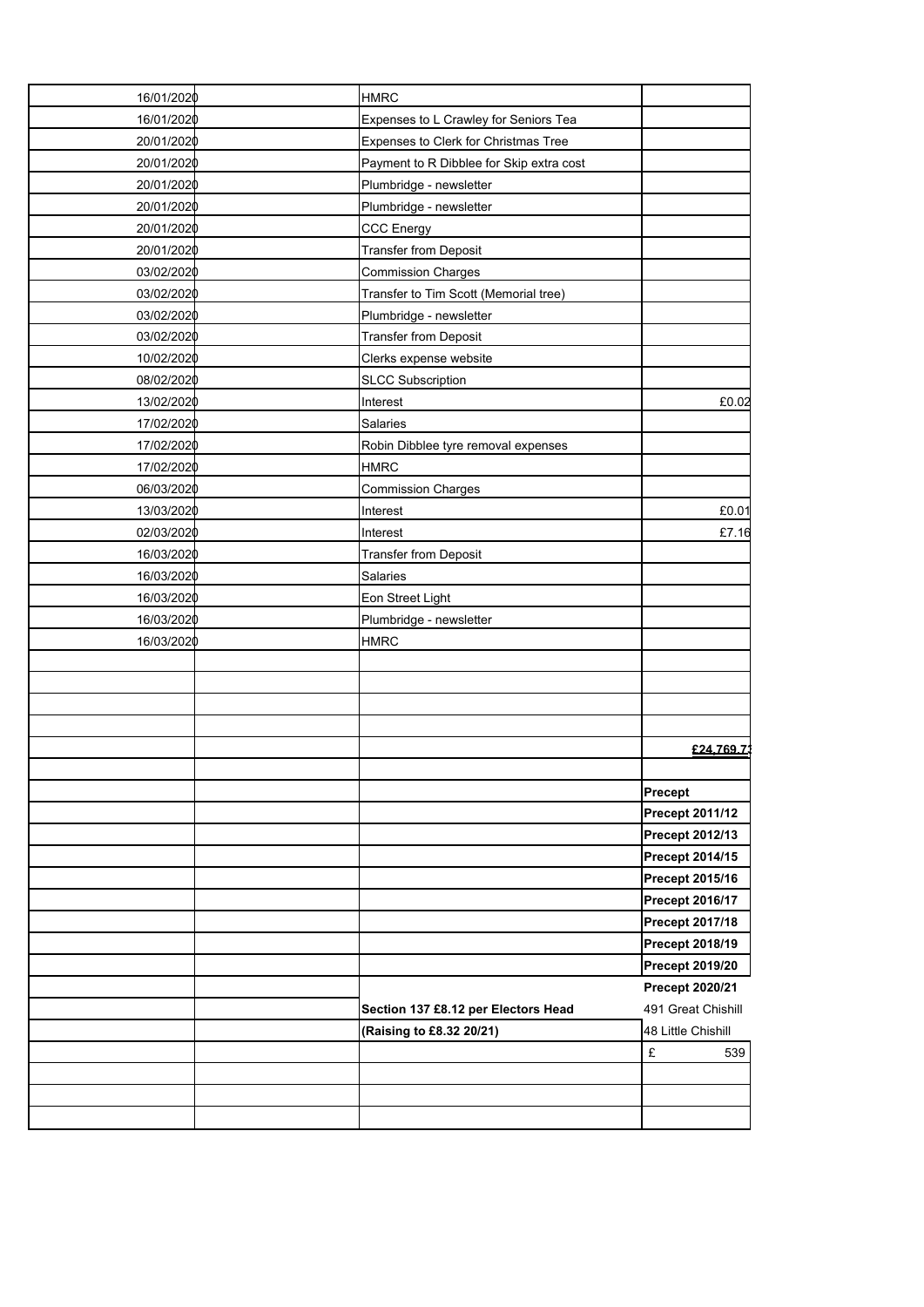| <b>∟Council</b> |                                          |                               |                                       |                         |                            |                        |
|-----------------|------------------------------------------|-------------------------------|---------------------------------------|-------------------------|----------------------------|------------------------|
|                 |                                          |                               |                                       |                         |                            |                        |
|                 |                                          |                               |                                       |                         |                            |                        |
|                 |                                          |                               |                                       |                         |                            |                        |
|                 |                                          |                               |                                       |                         |                            |                        |
|                 |                                          |                               |                                       |                         |                            |                        |
|                 |                                          |                               |                                       |                         |                            |                        |
| <b>Transfer</b> | <b>NET</b>                               | <b>VAT</b>                    | <b>TOTAL</b>                          | <b>CURRENT A/C</b>      | <b>DEPOSIT</b>             | <b>TOTAL</b>           |
|                 |                                          |                               |                                       |                         |                            |                        |
|                 |                                          |                               |                                       | £<br>756.05 £           | 18,959.11 £                | 19,715.16              |
|                 |                                          |                               |                                       |                         | £<br>18,959.1              |                        |
|                 | £<br>55.00 £                             | $\sim$                        | £<br>55.00 £                          | 701.05 £                | 18,959.11                  | 19,660.16<br>£         |
|                 | £<br>75.00 £                             | $\overline{\phantom{a}}$      | £<br>75.00 £                          | 626.05 £                | 18,959.11                  | 19,585.16<br>£         |
|                 | $\pounds$<br>$1.08$ £                    | $\overline{\phantom{a}}$      | £<br>1.08 $E$                         | 624.97 £                | 18,959.1                   | 19,584.08<br>£         |
|                 | $\pounds$<br>410.10 £                    | $\sim$                        | £<br>410.10 £                         | 214.87 £                | 18,959.11                  | 19,173.98<br>£         |
|                 | £<br>102.40 £                            | $\overline{\phantom{a}}$      | £<br>102.40 £                         | 112.47 £                | 18,959.11                  | 19,071.58<br>£         |
|                 | $\pounds$<br>$\mathcal{L}_{\mathcal{A}}$ | £<br>$\overline{\phantom{a}}$ | £<br>$\overline{\phantom{a}}$         | £<br>112.50 £           | 18,959.1                   | 19,071.61<br>£         |
|                 | $\pounds$<br>$\sim$                      | $\pounds$<br>$\sim$           | £<br>$\overline{\phantom{a}}$         | £<br>11,612.50 £        | 18,959.11                  | 30,571.61<br>£         |
|                 | $\pounds$<br>$3.39$ £                    | $\sim$                        | £<br>3.39 £                           | 11,609.11 £             | 18,959.11                  | 30,568.22<br>£         |
|                 | $\pounds$<br>$\sim$                      | £<br>$\blacksquare$           | £<br>$\overline{\phantom{a}}$         | 11,609.41 £<br>£        | 18,959.1                   | 30,568.52<br>£         |
|                 | $\pounds$<br>18.30 £                     | $0.92$ £                      | 19.22 £                               | 11,590.19 £             | 18,959.11                  | 30,549.30<br>£         |
|                 | £<br>410.10 £                            | $\sim$                        | £<br>410.10 £                         | 11,180.09 £             | 18,959.11                  | 30,139.20<br>£         |
|                 | £<br>75.00 £                             | $\sim$                        | $\pounds$<br>75.00 £                  | 11,105.09 £             | 18,959.11 £                | 30,064.20              |
|                 | $\pounds$<br>102.40 £                    | $\sim$                        | $\pounds$<br>102.40 £                 | 11,002.69 £             | 18,959.11 £                | 29,961.80              |
|                 | £<br>150.00 £                            | 30.00 £                       | 180.00 £                              | 10,822.69 £             | 18,959.11 £                | 29,781.80              |
|                 | $\pounds$<br>261.80 £                    | $\sim$                        | $\pounds$<br>261.80 £                 | 10,560.89 £             | 18,959.11 £                | 29,520.00              |
|                 | £<br>520.00 £                            | $\sim$                        | $\pounds$<br>520.00 £                 | 10,040.89 £             | 18,959.11 £                | 29,000.00              |
|                 | £<br>151.00 £                            | 30.20 £                       | 181.20 £                              | 9,859.69 £              | 18,959.11 £                | 28,818.80              |
|                 | $\pounds$<br>$\sim$                      | $\pounds$<br>$\blacksquare$   | $\pounds$<br>$\overline{\phantom{a}}$ | £<br>10,623.76 £        | 18,959.11 £                | 29,582.87              |
|                 | £<br>67.10 £                             | $\sim$                        | $\pounds$<br>67.10 £                  | 10,556.66 £             | 18,959.11 £                | 29,515.77              |
|                 | £<br>42.34 £                             | $\sim$                        | $\pounds$<br>42.34 £                  | 10,514.32 £             | 18,959.11 £                | 29,473.43              |
|                 | $200.00$ £<br>£                          | $\sim$                        | E<br>200.00 £                         | 10,314.32 £             | 18,959.11 £                | 29,273.43              |
|                 | £<br>300.00 £                            | $\mathcal{L}_{\mathcal{A}}$   | $\pounds$<br>300.00 £                 | 10,014.32 £             | 18,959.11 £                | 28,973.43              |
|                 | £<br>300.00 £                            | $\sim$                        | $\pounds$<br>300.00 £                 | 9,714.32 £              | 18,959.11 £                | 28,673.43              |
|                 | $\pounds$<br>750.00 £                    | $\sim$                        | $\pounds$<br>750.00 £                 | 8,964.32 £              | 18,959.11 £                | 27,923.43              |
|                 | £<br>1,000.00 £                          | $\sim$                        | $\pounds$<br>1,000.00 £               | 7,964.32 £              | 18,959.11 £                | 26,923.43              |
|                 | £<br>1,000.00 £                          | $\sim$                        | $\pounds$<br>1,000.00 £               | 6,964.32 £              | 18,959.11 £                | 25,923.43              |
|                 | £<br>2,500.00 £                          | $\sim$                        | $\pounds$<br>2,500.00 £               | 4,464.32 £              | 18,959.11 £                | 23,423.43              |
|                 | £<br>3,000.00 £                          | $\sim$                        | $\pounds$<br>3,000.00 £               | 1,464.32 £              | 18,959.11 £                | 20,423.43              |
|                 | £<br>$\sim$                              | E<br>$\sim$                   | $\pounds$<br>$\sim$                   | $\pounds$<br>1,464.32 £ | 18,968.68 £                | 20,433.00              |
|                 | $\pounds$<br>$1.23$ £                    | $\sim$                        | $\pounds$<br>$1.23$ £                 | 1,463.09 £              | 18,968.68 £                | 20,431.77              |
|                 | £<br>$\sim$<br>£                         | E<br>$\sim$                   | $\pounds$<br>$\sim$<br>$\pounds$      | £<br>1,463.34 £         | 18,968.68 £                | 20,432.02              |
|                 | 409.90 £<br>£<br>102.60 £                | $\sim$                        | 409.90 £<br>$\pounds$<br>102.60 £     | 1,053.44 £<br>950.84 £  | 18,968.68 £                | 20,022.12              |
|                 | £<br>35.00 £                             | $\sim$<br>$\sim$              | $\pounds$<br>35.00 £                  | 915.84 £                | 18,968.68 £<br>18,968.68 £ | 19,919.52              |
| £6,000.00 £     | $\sim$                                   | E                             | $\pounds$                             | E<br>6,915.84 £         | 12,968.68 £                | 19,884.52<br>19,884.52 |
|                 | $\pounds$<br>3,850.00 £                  | $\sim$<br>770.00 £            | $\sim$<br>4,620.00 £                  | 2,295.84 £              | 12,968.68 £                |                        |
|                 | £<br>9.87 £                              | $\sim$                        | £<br>$9.87$ £                         | 2,285.97 £              | 12,968.68 £                | 15,264.52              |
|                 | £<br>19.32 £                             | $0.97$ £                      | 20.29 £                               | 2,265.68 £              | 12,968.68 £                | 15,254.65<br>15,234.36 |
|                 | $\pounds$<br>410.10 £                    | $\sim$                        | £<br>410.10 £                         | 1,855.58 £              | 12,968.68 £                | 14,824.26              |
|                 |                                          |                               |                                       |                         |                            |                        |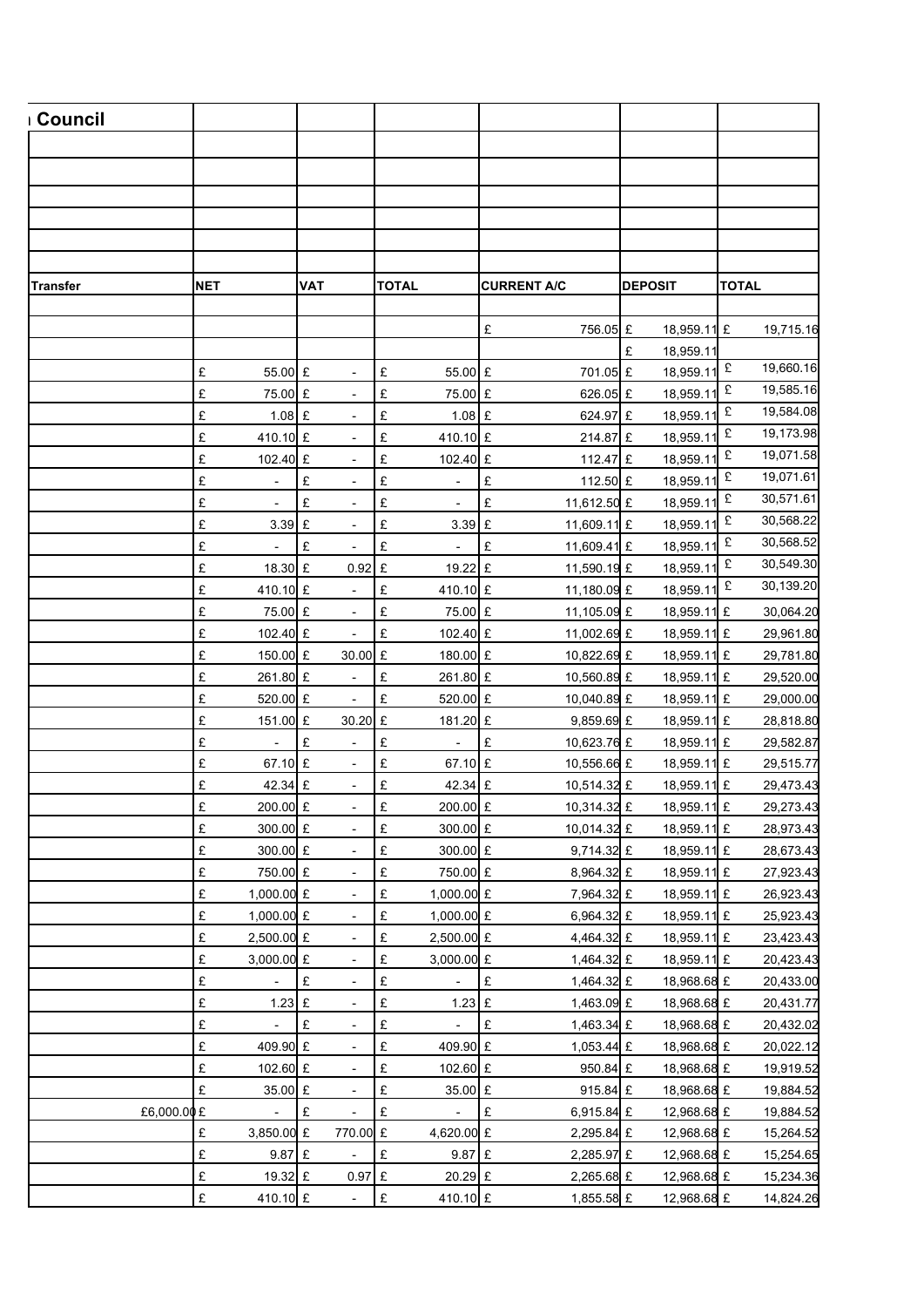|             | £<br>102.40 £                 | $\overline{\phantom{a}}$              | £ | 102.40 £                     | 1,753.18 £              | 12,968.68 £                | 14,721.86              |
|-------------|-------------------------------|---------------------------------------|---|------------------------------|-------------------------|----------------------------|------------------------|
|             | £<br>520.00 £                 |                                       | £ | 520.00 £                     | 1,233.18 £              | 12,968.68 £                | 14,201.86              |
|             | £                             | £                                     | £ |                              | £<br>1,233.25 £         | 12,968.68 £                | 14,201.93              |
|             | £<br>$2.85$ £                 | $\overline{\phantom{a}}$              | £ | $2.85$ £                     | 1,230.40 £              | 12,968.68 £                | 14,199.08              |
|             | £<br>$\blacksquare$           | £                                     | £ | $\overline{\phantom{a}}$     | £<br>1,230.45 £         | 12,968.68 £                | 14,199.13              |
|             | £<br>409.90 £                 |                                       | £ | 409.90 £                     | 820.55 £                | 12,968.68 £                | 13,789.23              |
|             | £<br>102.60 £                 | $\overline{\phantom{a}}$              | £ | 102.60 £                     | 717.95 £                | 12,968.68 £                | 13,686.63              |
|             | £<br>172.00 £                 |                                       | £ | 172.00 £                     | 545.95 £                | 12,968.68 £                | 13,514.63              |
| £36.62 £    | $\qquad \qquad -$             | £                                     | £ | $\qquad \qquad \blacksquare$ | £<br>545.95 £           | 12,932.06 £                | 13,478.01              |
|             | £<br>$\overline{a}$           | £<br>$\overline{\phantom{a}}$         | £ | $\overline{\phantom{a}}$     | £<br>582.57 £           | 12,932.06 £                | 13,514.63              |
|             | £<br>$\centerdot$             | £                                     | £ | $\overline{\phantom{0}}$     | £<br>582.57 £           | 12,939.44 £                | 13,522.01              |
|             | £                             | £                                     | £ |                              | £<br>1,517.09 £         | 12,939.44 £                | 14,456.53              |
|             | £<br>1.62                     | $\pounds$<br>$\overline{\phantom{a}}$ | £ | $1.62$ £                     | 1,515.47 £              | 12,939.44 £                | 14,454.91              |
|             | £                             | £                                     | £ |                              | £<br>1,515.51 £         | 12,939.44 £                | 14,454.95              |
|             | £<br>410.10 £                 |                                       | £ | 410.10 £                     | 1,105.41 £              | 12,939.44 £                | 14,044.85              |
|             | £<br>12.00 £                  | $\overline{\phantom{a}}$              | £ | 12.00 £                      | 1,093.41 £              | 12,939.44 £                | 14,032.85              |
|             | £<br>102.40 £                 |                                       | £ | 102.40 £                     | 991.01 £                | 12,939.44 £                | 13,930.45              |
|             | £<br>128.00 £                 |                                       | £ | 128.00 £                     | 863.01 £                | 12,939.44 £                | 13,802.45              |
|             | £<br>550.00 £                 | $\overline{\phantom{a}}$              | £ | 550.00 £                     | 313.01 £                | 12,939.44 £                | 13,252.45              |
| £1,000.00 £ |                               | £                                     | £ | $\frac{1}{2}$                | £<br>1,313.01 £         | 11,939.44 £                | 13,252.45              |
|             | £                             | £                                     | £ |                              | £<br>12,813.01 £        | 11,939.44 £                | 24,752.45              |
| £9,000.00 £ | $\frac{1}{2}$                 | £<br>$\overline{\phantom{a}}$         | £ | $\overline{\phantom{a}}$     | £<br>3,813.01 £         | 20,939.44 £                | 24,752.45              |
|             | 1,175.28 £<br>£               |                                       | £ | 1,175.28 £                   | 2,637.73 £              | 20,939.44 £                | 23,577.17              |
|             | £<br>$1.92$ £                 |                                       | £ | $1.92$ £                     | 2,635.81 £              | 20,939.44 £                | 23,575.25              |
|             | £<br>410.10 £                 | $\overline{\phantom{a}}$              | £ | 410.10 £                     | 2,225.71 £              | 20,939.44 £                | 23,165.15              |
|             | £<br>19.53 £                  | 0.98                                  | £ | 20.51 £                      | 2,205.20 £              | 20,939.44 £                | 23,144.64              |
|             | £<br>39.93 £                  |                                       | £ | 39.93 £                      | 2,165.27 £              | 20,939.44 £                | 23,104.71              |
|             | £<br>102.40 £                 | $\blacksquare$                        | £ | 102.40 £                     | 2,062.87 £              | 20,939.44 £                | 23,002.31              |
|             | £<br>260.00 £                 |                                       | £ | 260.00 £                     | 1,802.87 £              | 20,939.44 £                | 22,742.31              |
|             | £                             | £                                     | £ |                              | £<br>1,803.05 £         | 20,939.44 £                | 22,742.49              |
|             | £<br>$4.08$ £                 |                                       | £ | 4.08 £                       | 1,798.97 £              | 20,939.44 £                | 22,738.41              |
|             | £<br>25.00 £                  |                                       | £ | 25.00 £                      | 1,773.97 £              | 20,939.44 £                | 22,713.41              |
|             | £                             | $\pounds$                             | £ |                              | $\pounds$<br>1,774.04 £ | 20,939.44 £                | 22,713.48              |
|             | £<br>409.00 £                 | $\overline{\phantom{a}}$              | £ | 409.90 £                     | 1,364.14 £              | 20,939.44 £                | 22,303.58              |
|             | £<br>86.00 £                  |                                       | £ | 86.00 £                      | 1,278.14 £              | 20,939.44 £                | 22,217.58              |
|             | £<br>102.60 £                 |                                       | £ | 102.60 £                     | 1,175.54 £              | 20,939.44 £                | 22,114.98              |
|             | £<br>120.00 £                 | $\blacksquare$                        | £ | 120.00 £                     | 1,055.54 £              | 20,939.44 £                | 21,994.98              |
|             | £<br>$3.22$ £                 |                                       | £ | $3.22$ £                     | 1,052.32 £              | 20,939.44 £                | 21,991.76              |
|             | £<br>57.00 £                  |                                       | £ | 57.00 £                      | 995.32 £                | 20,939.44 £                | 21,934.76              |
|             | £<br>$\overline{\phantom{a}}$ | £<br>$\overline{\phantom{a}}$         | £ | $\overline{\phantom{a}}$     | £<br>995.32 £           | 20,948.77 £                | 21,944.09              |
|             | £<br>$3.24 \text{ }E$         |                                       | £ | $3.24 \text{ }E$             | 992.08 £                | 20,948.77 £                | 21,940.85              |
|             | £<br>409.90 £                 |                                       | £ | 409.90 £                     | 582.18 £                | 20,948.77 £                | 21,530.95              |
|             | £<br>$5.52$ £                 | $0.26$ £                              |   | 8.84 £                       | 573.34 £                | 20,948.77 £                | 21,522.11              |
|             | £<br>102.60 £                 |                                       | £ | 102.60 £                     | 470.74 £                | 20,948.77 £                | 21,419.51              |
|             | £<br>225.00 £                 | 45.00 £                               |   | 270.00 £                     | 200.74 £                | 20,948.77 £                | 21,149.51              |
|             | £<br>$\overline{\phantom{a}}$ | £<br>$\blacksquare$                   | £ | $\overline{\phantom{a}}$     | £<br>200.79 £           | 20,948.77 £                | 21,149.56              |
|             | £<br>$3.24$ £                 |                                       | £ | $3.24$ £                     | 197.55 £                | 20,948.77 £                | 21,146.32              |
|             | £                             | $\pounds$                             | £ | $\overline{\phantom{a}}$     | £<br>197.56 £           |                            |                        |
|             | £<br>409.90 £                 | $\overline{\phantom{a}}$              | £ | 409.90 -£                    | 212.34 £                | 20,948.77 £<br>20,948.77 £ | 21,146.33<br>20,736.43 |
| £700.00 £   |                               | £                                     | £ | $\Box$                       | £<br>487.66 £           | 20,248.77 £                |                        |
|             | $5.43$ £<br>£                 |                                       | £ | $5.43 \text{ E}$             | 482.23 £                | 20,248.77 £                | 20,736.43              |
|             | £<br>19.53 £                  | $0.98$ £                              |   | 20.51 £                      | 461.72 £                | 20,248.77 £                | 20,731.00<br>20,710.49 |
|             |                               |                                       |   |                              |                         |                            |                        |